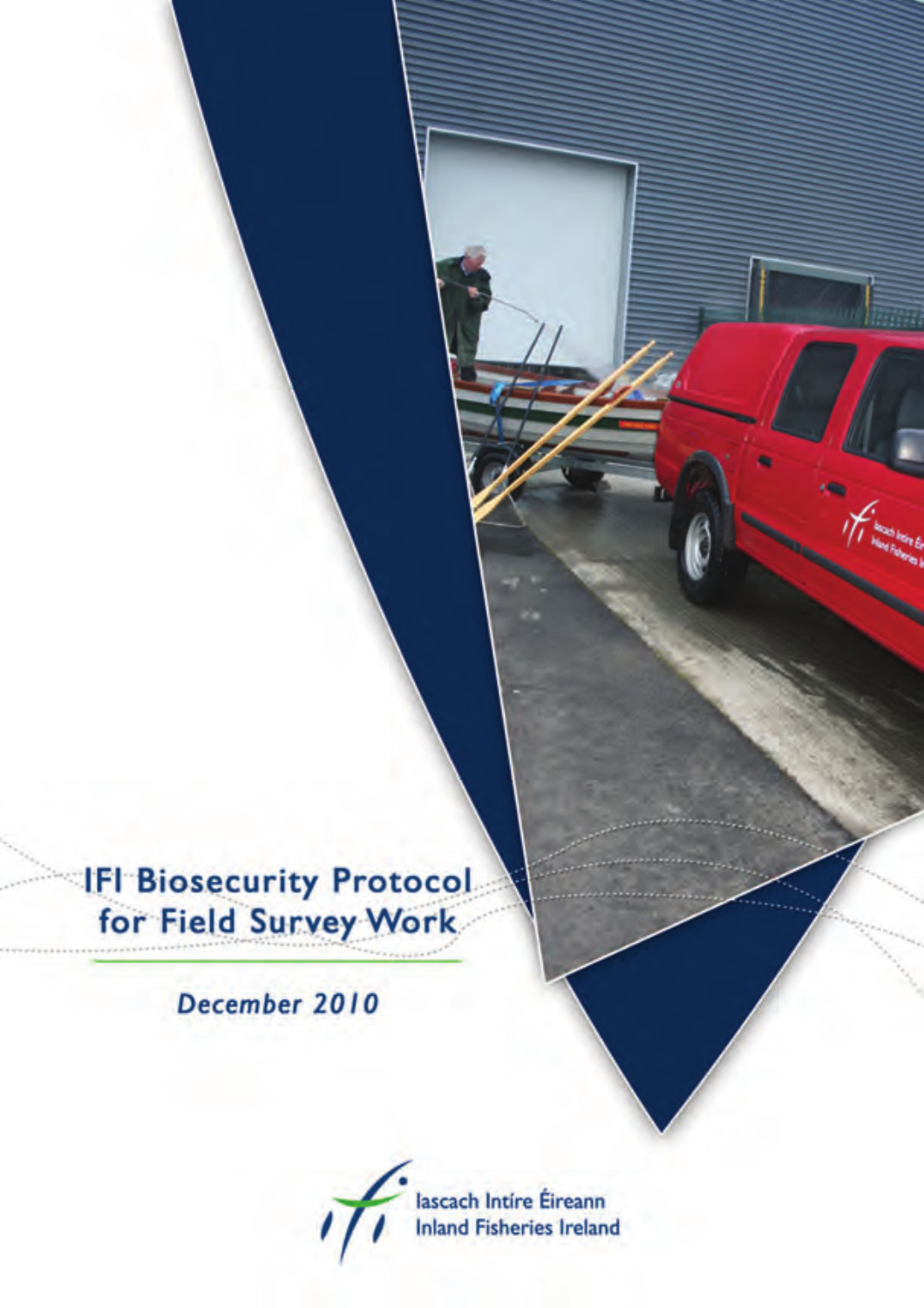

## **Biosecurity Protocol for Field Survey Work**

Invasive species are an ever present threat in our aquatic and riparian systems and it is imperative that none of our field operations exacerbate the risks to the environment and to the economy that are posed by these species. Fish parasites, pathogens and diseases also represent a significant threat to the health status of our watercourses. The introduction or transfer of such pathogens or diseases has the potential to wipe out large populations of fish in affected waters or catchments. Vigilance is required if we are to stop the spread of invasive species and fish diseases, and it is imperative that we in IFI lead by example in the ongoing struggle against these significant threats to our fishery watercourses.

The need for basic biosecurity in our fisheries operations must become ingrained in the psyche of our staff if we are to do our part to stop the spread of hazardous invasive species and fish pathogens. Much to do with biosecurity involves awareness, common sense and agreed procedures. Listed below are some basic procedures that must be implemented when conducting field survey work.

Each field vehicle must carry a 'disinfection box'. This should contain Virkon Aquatic or another proprietary disinfectant, a spray bottle, cloths or sponges, a scrubbing brush and protective gloves.

On completion of any field operation, all equipment used must be treated according to the procedures listed below. Equipment in this respect includes the following: boats, trailers, outboard motors, anchors and rope, weights, tanks, buckets and bins, all PPE (including boots, wellingtons, waders, wetsuits, dry suits, waterproof clothing, life jackets, diving apparatus, etc.) and any technical or sampling apparatus used as part of the survey. Protective gloves must be worn when using any disinfectant solution in any of the procedures listed below.

- Visually inspect all equipment that has come into contact with the water for evidence of attached plant or animal material, or adherent mud or debris. This should be done before leaving the site.
- Remove any attached or adherent material (fish, fish scales, vegetation and debris) before leaving the site of operation.
- Ensure that all water is drained from boats, live wells and other water retaining compartments, outboard motors, tanks and other equipment before transportation elsewhere.
- High-pressure steam cleaning, with water  $> 40$  degrees C, is recommended for boats (including oars, row locks, attachment ropes, anchors and buoys), trailers and outboard motors that are being moved from one watercourse to another. Many roadside garages provide these facilities. If it is not possible to steam clean the equipment, a normal power hose must be used. After cleaning visually inspect the equipment to ensure that all adherent material and debris has been removed.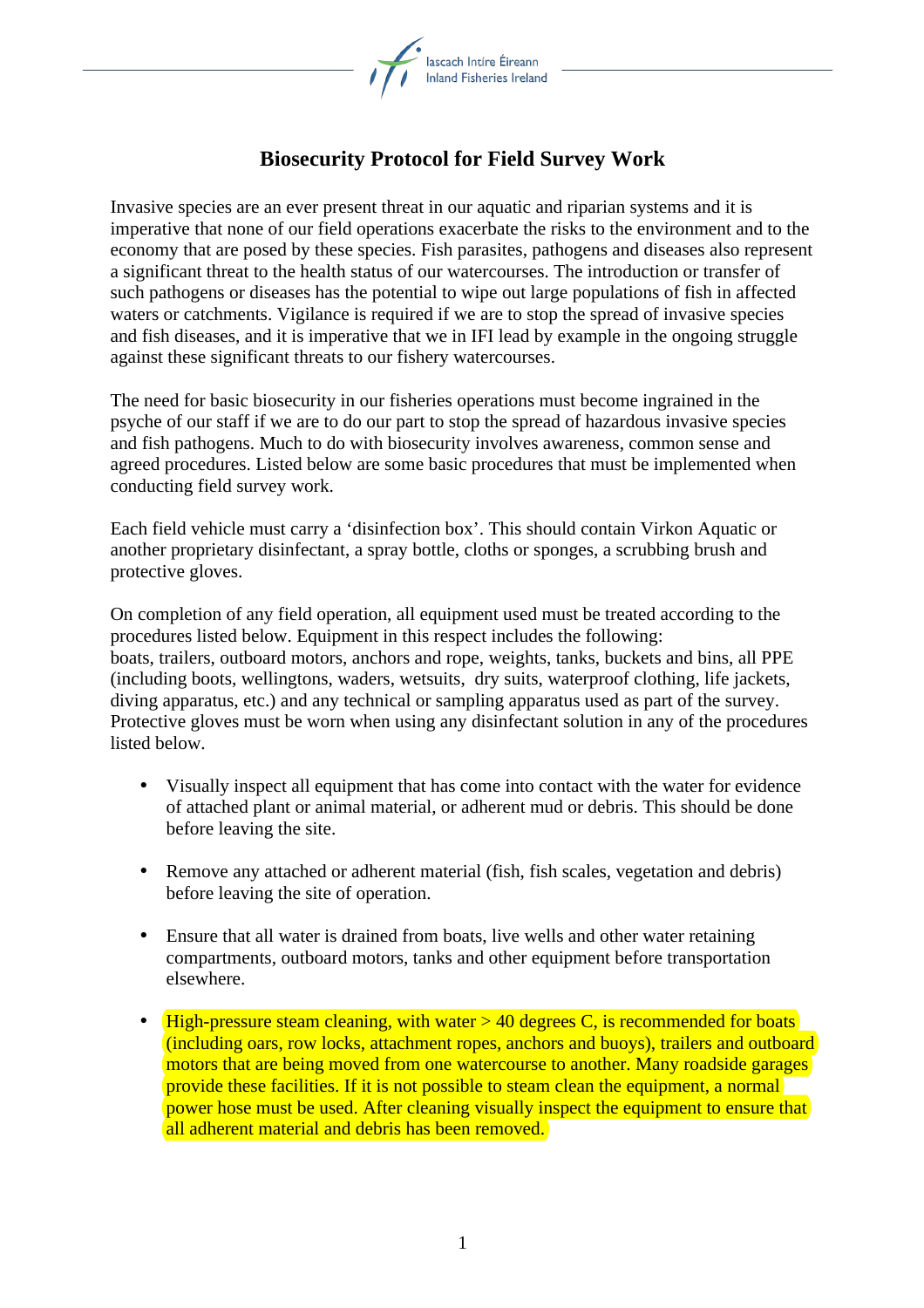

- It is recommended to apply disinfectant, using the spray bottle from the 'disinfection box', to the undercarriage and wheels of the vehicle and trailer after steam cleaning or power hosing.
- Wet or live wells and other water retaining compartments in survey boats must be cleaned, rinsed or flushed with a 1% solution of Virkon Aquatic or another proprietary disinfection product. Alternatively, a 5% solution (100 ml / 20 litre solution) of chlorine bleach should be used. Rinse thoroughly with clean water.
- Tanks that are used to stock or transfer live fish should be thoroughly washed with a 1% solution of Virkon Aquatic or another proprietary disinfection product. Alternatively, a 5% solution (100 ml / 20 litre solution) of chlorine bleach should be used. All disinfected equipment must be thoroughly rinsed with clean water.
- Outboard motors should be flushed with a 1% solution of Virkon Aquatic or another proprietary disinfection product, or with water > 40 degrees C. Alternatively, a 5% solution (100 ml / 20 litre solution) of chlorine bleach should be used. Facilities will be provided at IFI stores countrywide to accommodate this operation.
- Nets (to include monofilament and braided gill nets, fyke nets and seine nets) must be cleaned of all vegetation and debris before returning to base. The clean nets must then be placed in a freezer for a period of four days (3 days will suffice for monofilament nets). Following this treatment the nets must be soaked in a 1% solution of Virkon Aquatic or a proprietary disinfectant for a period of not less than 15 minutes and thoroughly rinsed thereafter. Where these proprietary disinfectants are not available the nets must be soaked in a 5% solution (100 ml / 20 litre solution) of chlorine bleach for 1 hour and thoroughly rinsed after.

An SOP on 'Management and Disinfection of Survey Nets' is available on request from IFI Swords.

- Footwear should be dipped in or scrubbed with a disinfectant solution (e.g. 1%) solution of Virkon Aquatic or another proprietary disinfection product) and thoroughly dried afterwards.
- All PPE should be visually inspected and any attached vegetation or debris removed. Where appropriate, the gear should be wiped down with a cloth soaked in 1% solution of Virkon Aquatic or another proprietary disinfection product. Alternatively, a 5% solution (100 ml / 20 litre solution) of chlorine bleach should be used. Rubber gloves must be worn when undertaking this procedure.
- Sampling equipment (e.g. electrofishing electrodes and cable, grab samplers, meter sticks, buckets and bins, etc.) must be cleaned, rinsed or wiped down with or dipped in a suitable disinfectant solution.
- Landing nets and hand nets must be dipped in disinfectant solution and rinsed in clean water.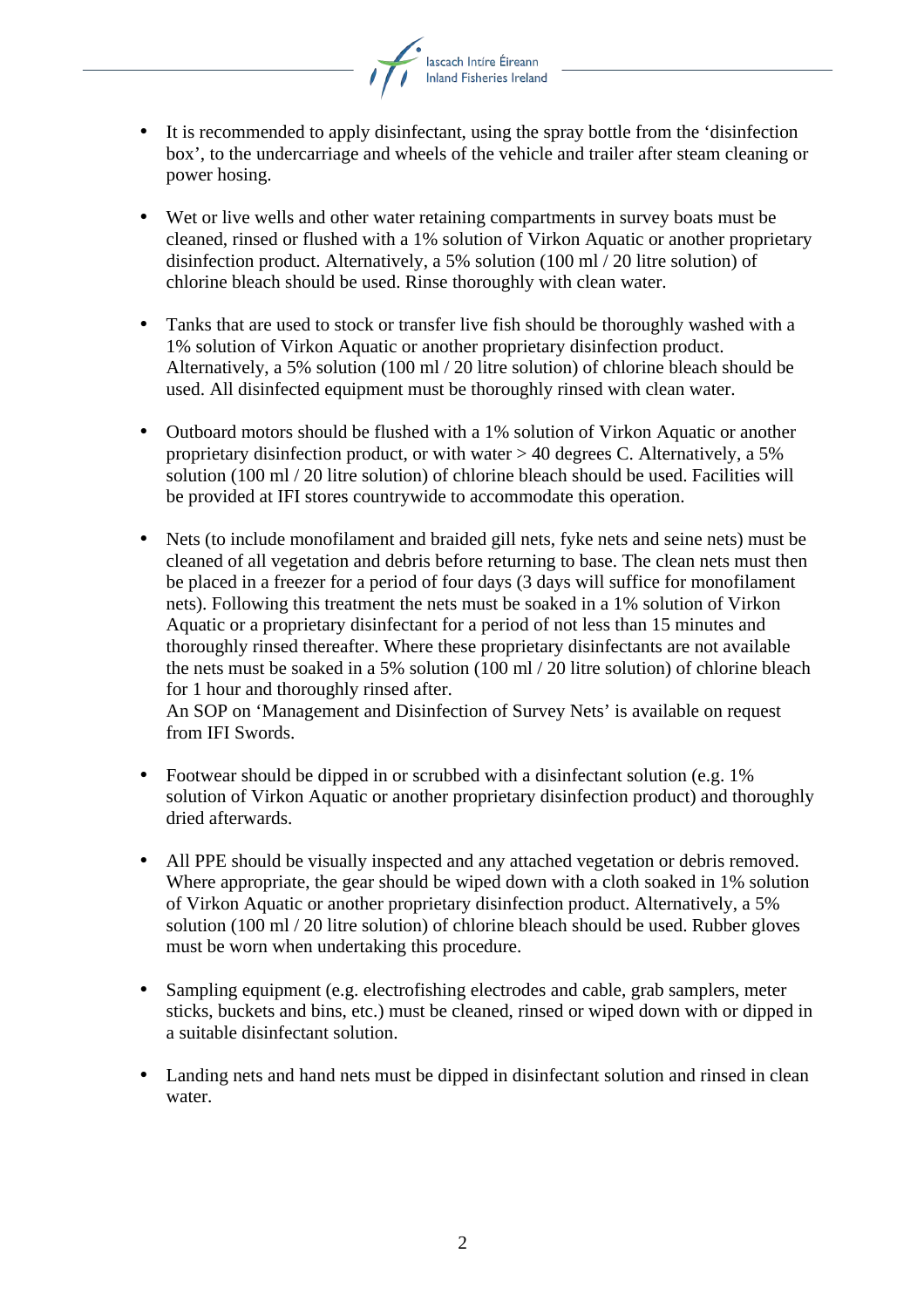

• All field equipment must be suitably disinfected before being returned to the IFI Swords warehouse for storage. Staff will be requested to sign a prepared form detailing the nature of the disinfection process carried out and the date on which this was conducted.

## **Note**

Disinfectants must be used with care and in strict accordance with the manufacturer's instructions. They must be disposed of safely and never in close proximity to open waters,

For additional information, please contact:

Dr Joe Caffrey Senior Research Officer

Inland Fisheries Ireland, Swords. 01 8842600